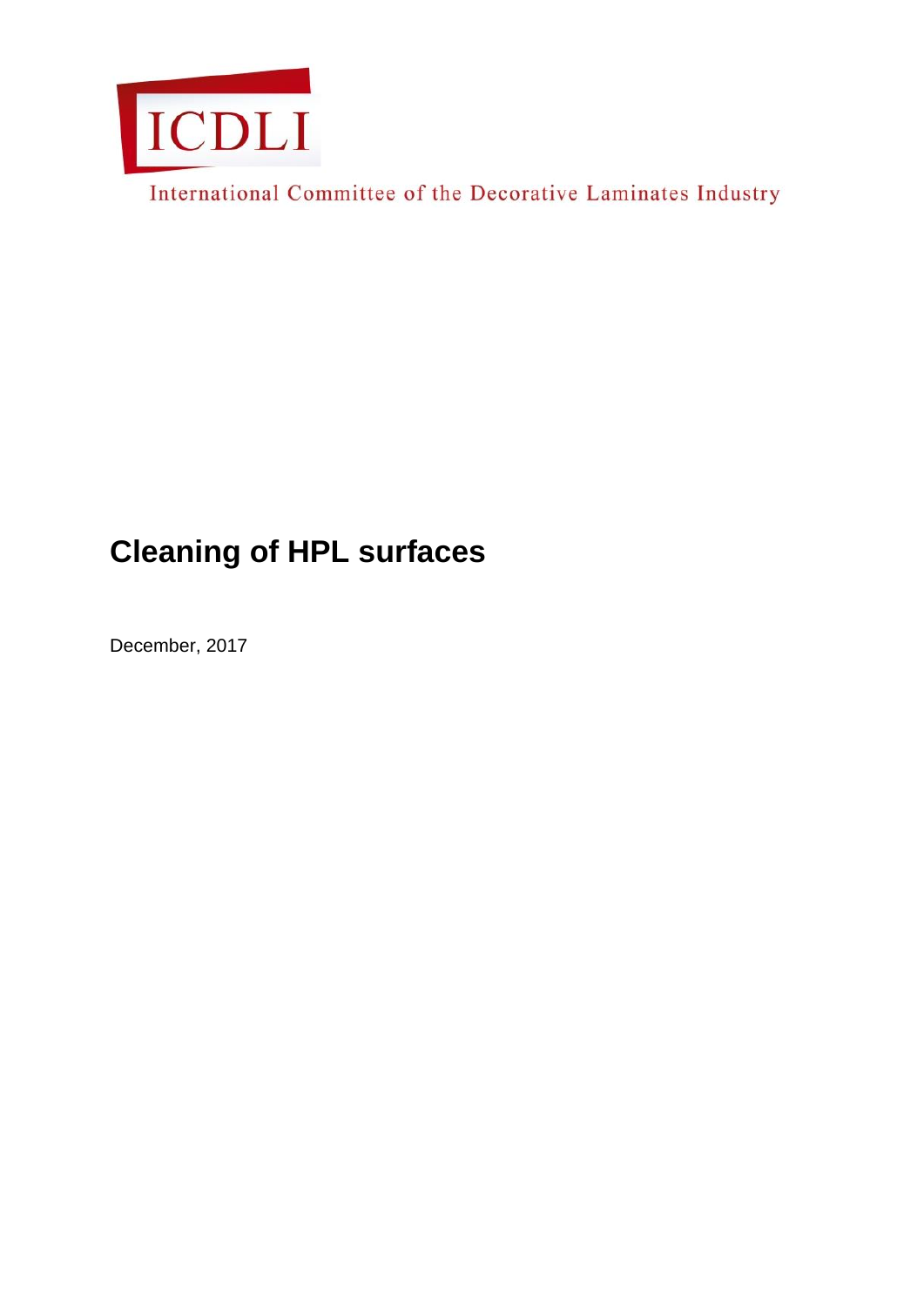

#### **Preface**

High-pressure laminate (HPL) in accordance with EN 438 has been used in the construction and furniture sector for decades. The European standard EN 438 defines the material, requirements and properties of HPL.

HPL is a resin and paper-based thermosetting composite material and features a unique, extremely robust, resistant, modern and very decorative surface. HPL is omnipresent in our day-to-day lives and is self-supporting or used in conjunction with substrates. The application and usage areas of HPL are extremely diverse and are constantly evolving. This requires knowledge management which provides regularly updated information and assistance with regard to different applications and processing, in the form of technical bulletins.

The technical leaflet "Cleaning of HPL surfaces" provides information on cleaning of these surfaces. This technical bulletin is an update and an expansion for the document issued in 2007 covering the same topic.

This document makes no claim of completeness regarding listing the full details of any standards referred to in the text.

All information is based on the current state of technical knowledge, but it does not constitute any form of liability. It is the personal responsibility of the user of the products described in this information leaflet to comply with the appropriate laws and regulations.

For more than 50 years the ICDLI has been the international representative of the interests of European laminate manufacturers. Further information about the ICDLI and the data sheets published up to now can be found at [www.icdli.com.](http://www.icdli.com/)

This application was compiled by the International Committee of the Decorative Laminates Industry. It considers the conditions of application technology in the European countries. If you have further questions, please contact us:

December, 2017

#### **ICDLI aisbl - International Committee of the Decorative Laminates Industry**

Rue de la presse 4, 1000 Bruxelles, Belgium Head office: Städelstraße 10, 60596 Frankfurt / Main, Germany, phone +49 69 2 71 05-31, fax +49 69 23 98 37, E-Mail: [info@pro-kunststoff.de](mailto:info@pro-kunststoff.de)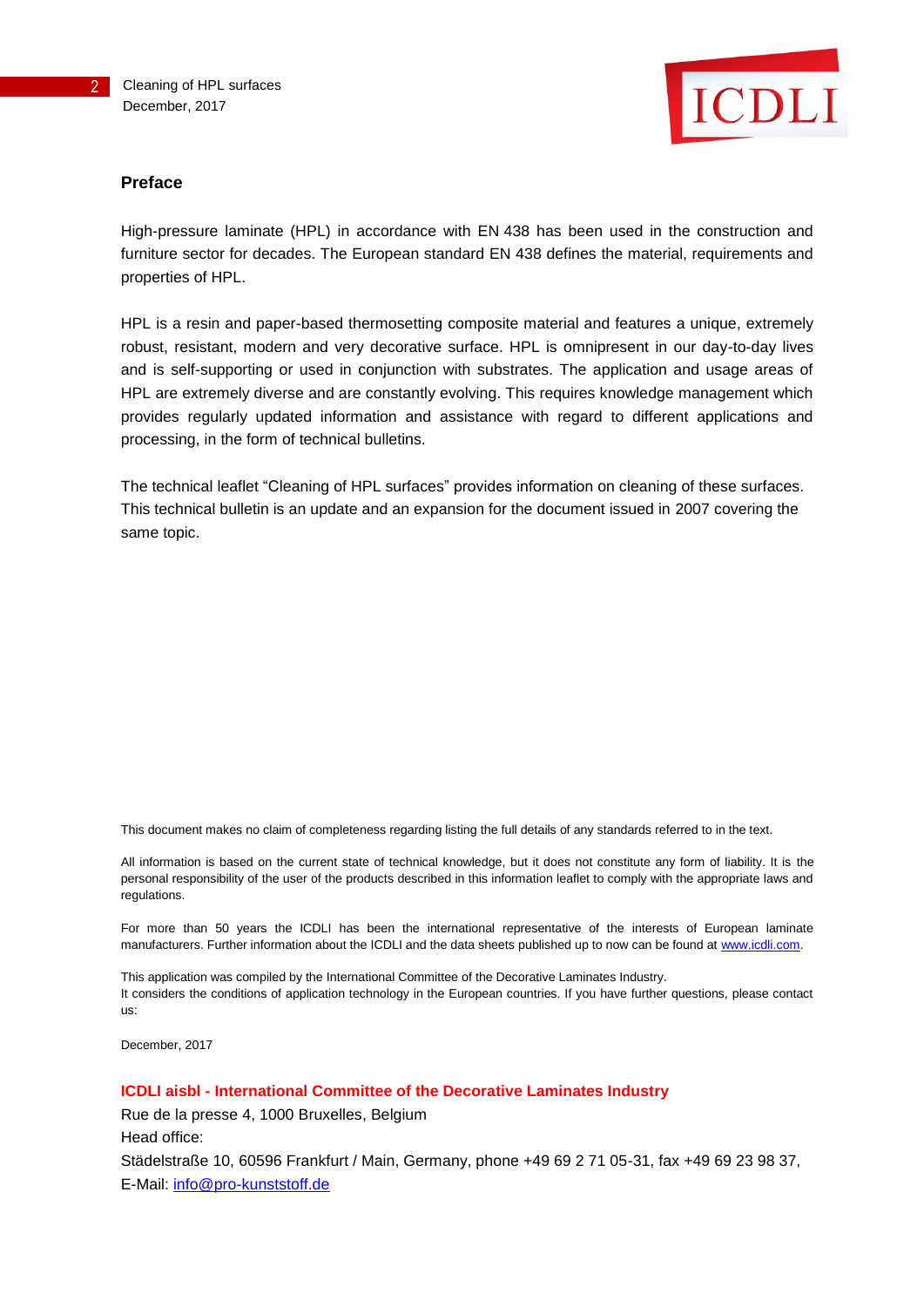

# **Congratulations**

You have chosen decorative high pressure laminate (HPL) as a Surface Material which has special beauty, outstanding cleanability and durability properties. HPL, manufacturing is based on proven technology. HPL was developed in order to resist the hard requirements of daily use. Although HPL is extremely durable and needs minimal care due to its non porous surface, it is nevertheless not indestructible. Following will provide some cleaning recommendations, that will ensure the continuing value of your product.

# **Cleaning**

Clean the surface simply using water and dry it with a paper tissue or a soft cloth. If the impurities cannot be removed, use a common cleaning solution without abrasive agents. Afterwards clean the surface with water and dry it.

#### **Resistant Contamination**

Use clean, hot water, clean cloths or paper tissues. Use normal cleaning agent without abrasive constituent, washing powder (especially heavy-duty detergent), liquid soap or hard soap. Remove dirt with solution of cleaning agent, or let it soak according to the degree of soiling, then wash off with clean water or glass cleaner. Wipe several times if necessary. Remove all traces of cleaning agent, to prevent streaks developing. With a clean, absorbent cloth or paper towel wipe the surface dry.

The above procedure can be improved by means of a cleaning sponge or a soft plastic brush.

# **Contaminations/Stains**

HPL, a homogeneous, and non-porous material is resistant to most household chemicals. Although liquids cannot penetrate into the material, contaminations or stains should be wiped off immediately. Longer contact with mainly acidic substances e.g. aggressive household cleaner, metal cleaner, toilet cleaner and certain oven cleaner should be avoided.

**In the case of special contamination please find below the relevant cleaning methods.**

# **Calcium deposite form hard water**

Clean with warm, 10% acetic acid or citric acid solution. Afterwards clean the surface with pure, hot water. If using commercial calcium deposite removers wash the surface immediately with hot water.